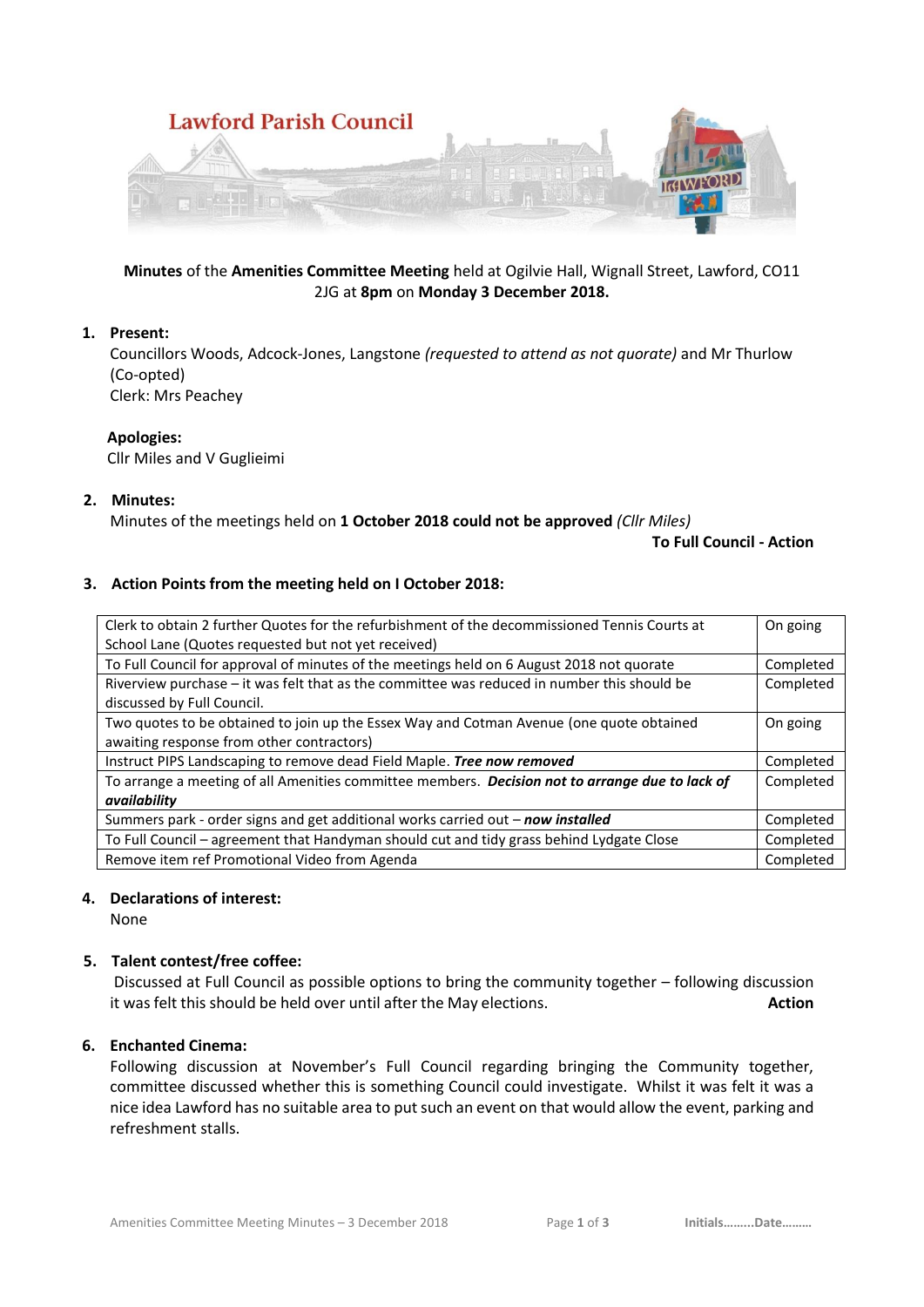# **7. Byelaws:**

Ongoing

### **8. Contract to empty Council's bins;**

Clerk updated committee regarding TDC's response (LPC advised TDC will carry out an audit)

## **9. Event - Road Closures:**

Revised closure of roads to service a 5k and 10k run by 'Race Discovery' which is to raise money for the High School. *It was felt the revised closure was more suitable.*

> **Proposed:** Cllr Adcock-Jones **Seconded:** Cllr Woods **Agreed** Note: Cllr Langstone abstained

# **10. Riverview:**

No further information in relation to its purchase

## **11. School Lane:**

## **For information/discussion/decision:**

a) Replacing/renovating Tennis Courts – Mr Thurlow previously circulated information regarding progress and currently there is nothing more to add. Awaiting a quote from 3G but advised no surface will fit all sports/activities and depending on option chosen it may not be necessary to take up the existing surface. Thought has been given to making the area larger and moving the Football Pitch further down the field. Two quotes will be obtained taking in both size suggestions. Thought will also need to be given on how it will be run. Mr Thurlow advised taking it to fruition is likely to take upwards of 2years.

## **12. Strawberry Fields/New Play Area:**

- a) Dog Bin on footpath, requested by a resident Mr Thurlow will meet Council's Handyman to relocate a dog bin. **Action**
- b) As the Clerk has been advised the refuse collectors will not go into the play area Clerk has been asked to contact Rose Builders to get the two refuse bins in the play area moved outside. **Action**
- c) The bin at the back of the High School to be changed to a large bin **Action**
- d) An extra bin is required in Strawberry Lane **Action Action Action**
- e) Joining up the Essex Way and Cotman Avenue it is proposed Colne Contracts undertake the works. *(Quote received Footpath 1 - £4,900.00 Footpath 2 - £16,900.00)* Clerk has been asked to contact Colne Contracts to determine availability for Spring 2019. It was also suggested the soil be taken to Owls Flight Dell rather than pay to remove it. When approved Clerk to approach TDC.

**Proposed:** Cllr Adcock-Jones **Seconded:** Cllr Woods **Agreed Action – to Full Council**

- f) Response received from TDC ref Bins/Contract *see item 8*
- *g)* **For information** all signs now installed at Strawberry Fields *Thanks go to Dave Thurlow for assisting with the siting of the 'Regulations' sign. Committee agreed only one Regulations sign is required but that 2 x 'No Dogs' signs should be placed at the play area as councillors had seen dogs in the area.* **Proposed: Cllr Woods Seconded: Cllr Adcock-Jones Agreed** *Action*

### **13. Waldegrave Way:**

Nothing raised

#### **14. Lawford Dale:** Nothing raised

**15. Agreeing to events on council property:** No requests received